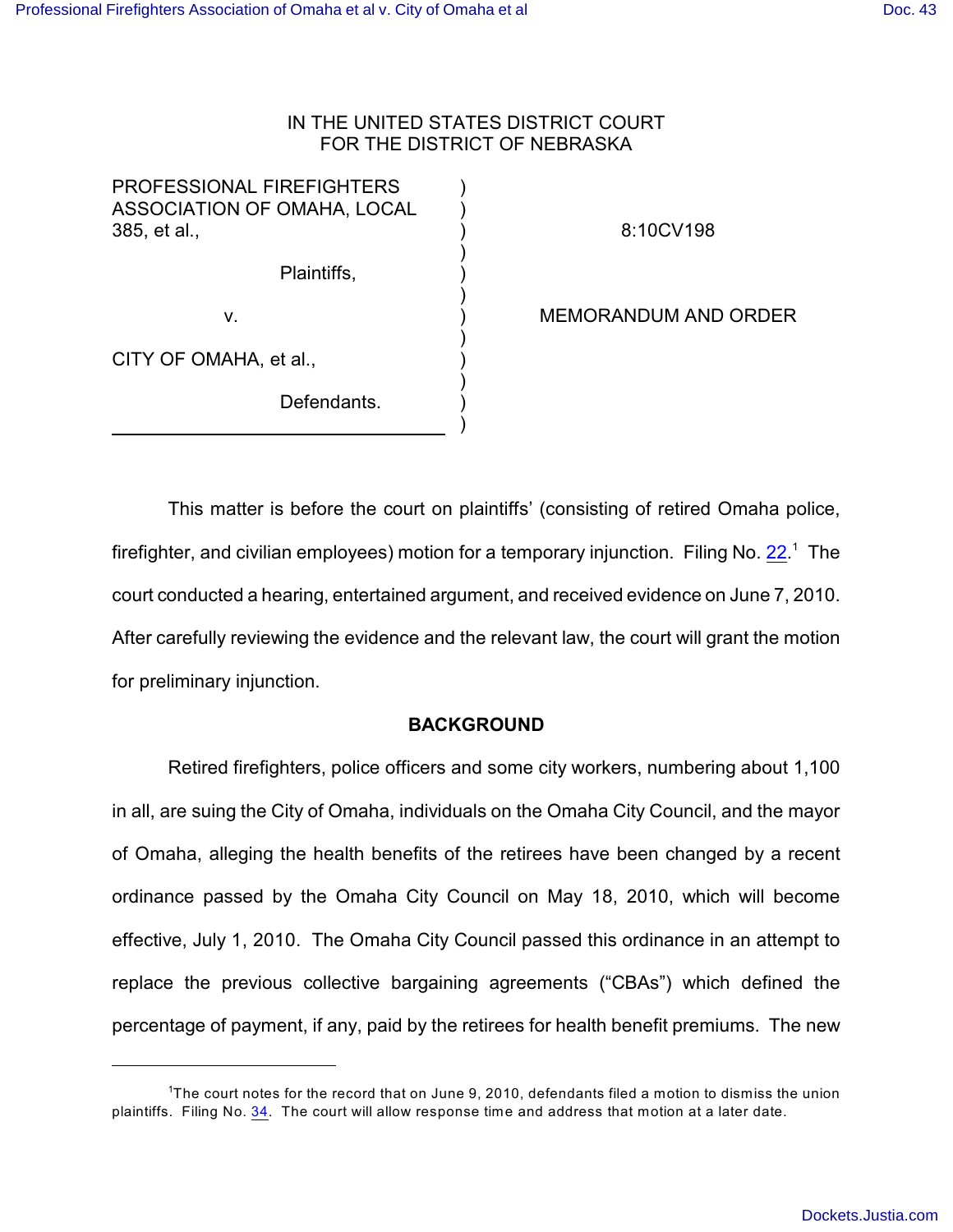ordinance will increase the cost to a number of the retirees. *See* Filing No. [1](http://ecf.ned.uscourts.gov/doc1/11302019733), Ex. A, Art. 23 ("Ordinance"). The Omaha City Council passed this Ordinance because Blue Cross Blue Shield raised the health premiums for both retired and active employees.

Plaintiffs argue that such changes violate their rights pursuant to the following: § 10 of the United States Constitution, obligation of contracts; Art 1, § 15 of the Nebraska Constitution, obligation of contracts; the Fifth Amendment, unlawful taking clause; the federal equal protection clause; the state equal protection clause; 42 U.S.C. § 1983; equitable estoppel; and the Omaha City Charter, § 6.09, Home Rule regarding benefits. Plaintiffs ask for a declaratory judgment. Filing No. [1](http://ecf.ned.uscourts.gov/doc1/11302019733), Complaint.

#### **ANALYSIS**

When analyzing a motion for a preliminary injunction, the court must review the *Dataphase* factors to determine if relief is appropriate. *[Dataphase Systems, Inc. v. C. L.](http://www.westlaw.com/find/default.wl?rs=CLWP3.0&vr=2.0&cite=640+F.2d+109) Systems, Inc*[., 640 F.2d 109, 114 \(8th Cir. 1981\)](http://www.westlaw.com/find/default.wl?rs=CLWP3.0&vr=2.0&cite=640+F.2d+109). The court must look at the following factors:

#### *1. Threat of irreparable harm.*

Plaintiffs argue their health benefits are vested and that they must have injunctive relief before the new ordinance becomes effective, or they will experience irreparable harm, as they may lose these health benefits. Defendants contend, however, that the claim is for monetary damages only, and thus there is no irreparable harm to the plaintiffs. The court finds, based on the testimony and exhibits offered to date, and as discussed in factors 2, 3, and 4 herein of the *Dataphase* analysis, that there is a threat of irreparable harm. Jeopardizing health insurance benefits during the pendency of the suits, including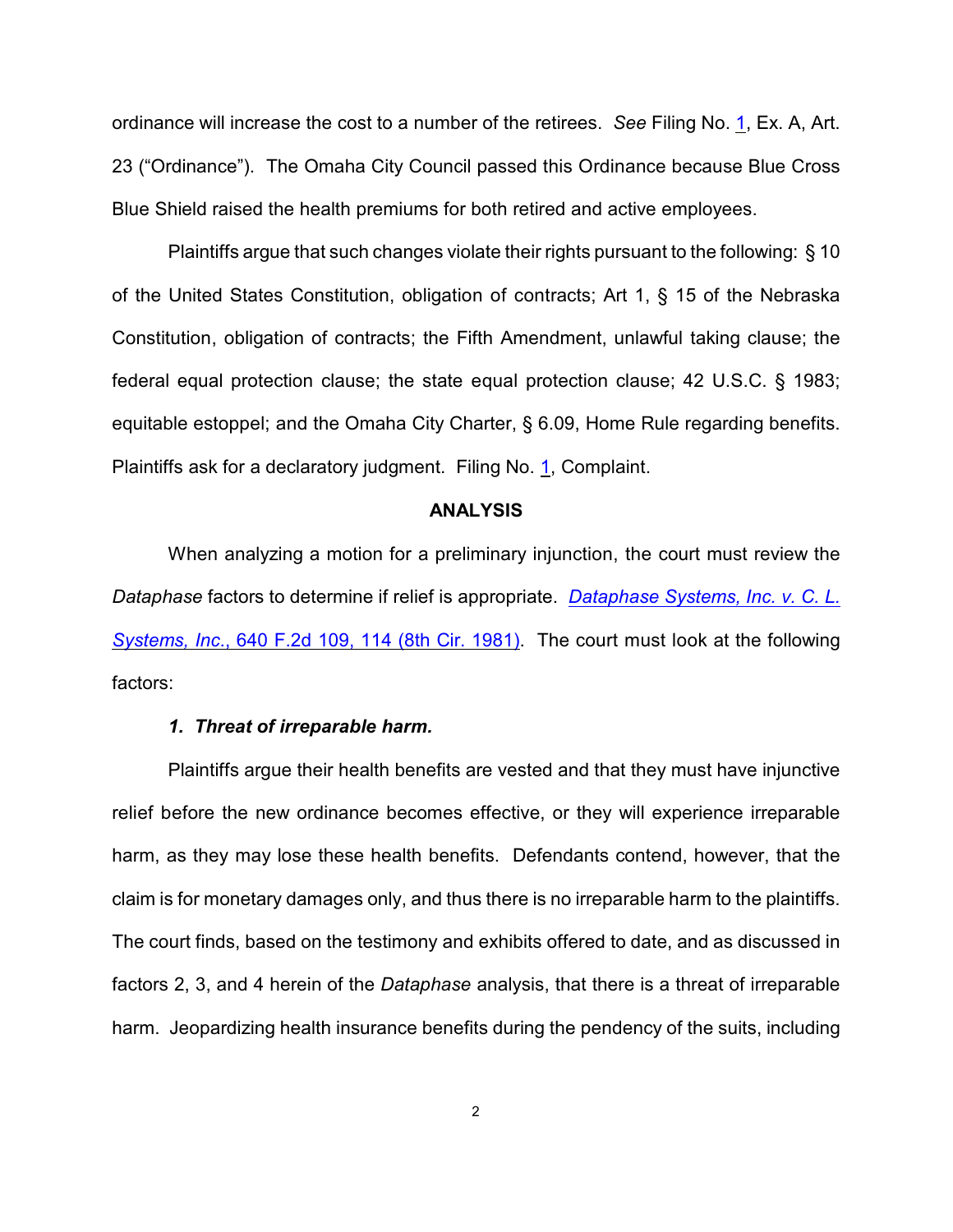risking the loss of benefits and the inability to re-obtain coverage if the court later finds in favor of the retirees, is a serious risk to the retirement beneficiaries.

### *2. Balance of harm.*

Defendants argue this Ordinance will save the taxpayer four million dollars per year. However, plaintiffs argue that many of their members will have to pay increased health care payments each month until this lawsuit is decided. Some plaintiffs contend that due to financial constraints they will be forced to give up benefits for themselves and/or their families. See Filing No. [24](http://ecf.ned.uscourts.gov/doc1/11302023922), Attachments 1-14, Affidavits of retired and current employees. The Eighth Circuit has stated: "It is hard to imagine a greater harm than losing a chance for potentially life-saving medical treatment." *[Henderson v. Bodine Aluminum, Inc](http://www.westlaw.com/find/default.wl?rs=CLWP3.0&vr=2.0&cite=70+F.3d+958)*., 70 F.3d [958, 961 \(8th Cir. 1995\)](http://www.westlaw.com/find/default.wl?rs=CLWP3.0&vr=2.0&cite=70+F.3d+958). The court finds that the City of Omaha is in a better position to shoulder this burden than the individual retirees. The court further finds as set forth under *Dataphase* factor one above that plaintiffs have the potential for significant harm if this Ordinance is executed. Accordingly, the court concludes that this factor likewise weighs in favor of the plaintiffs.

## *3. Probability of success on the merits***.**

Defendants argue that these health care benefits are not vested and are subject to future changes, relying on *Anderson [v. Alpha Portland Industries, Inc.,](http://www.westlaw.com/find/default.wl?rs=CLWP3.0&vr=2.0&cite=836+F.2d+1512)* 836 F.2d 1512 (8th [Cir. 1988\)](http://www.westlaw.com/find/default.wl?rs=CLWP3.0&vr=2.0&cite=836+F.2d+1512) (benefits not vested but intended only for the duration of the collective bargaining agreement, where reservation of rights clause existed and where agreements stated benefits were subject to renewal each year). Plaintiffs argue these provisions regarding health care benefits are vested and not subject to change. Thus, the plaintiffs argue, they will win on the merits.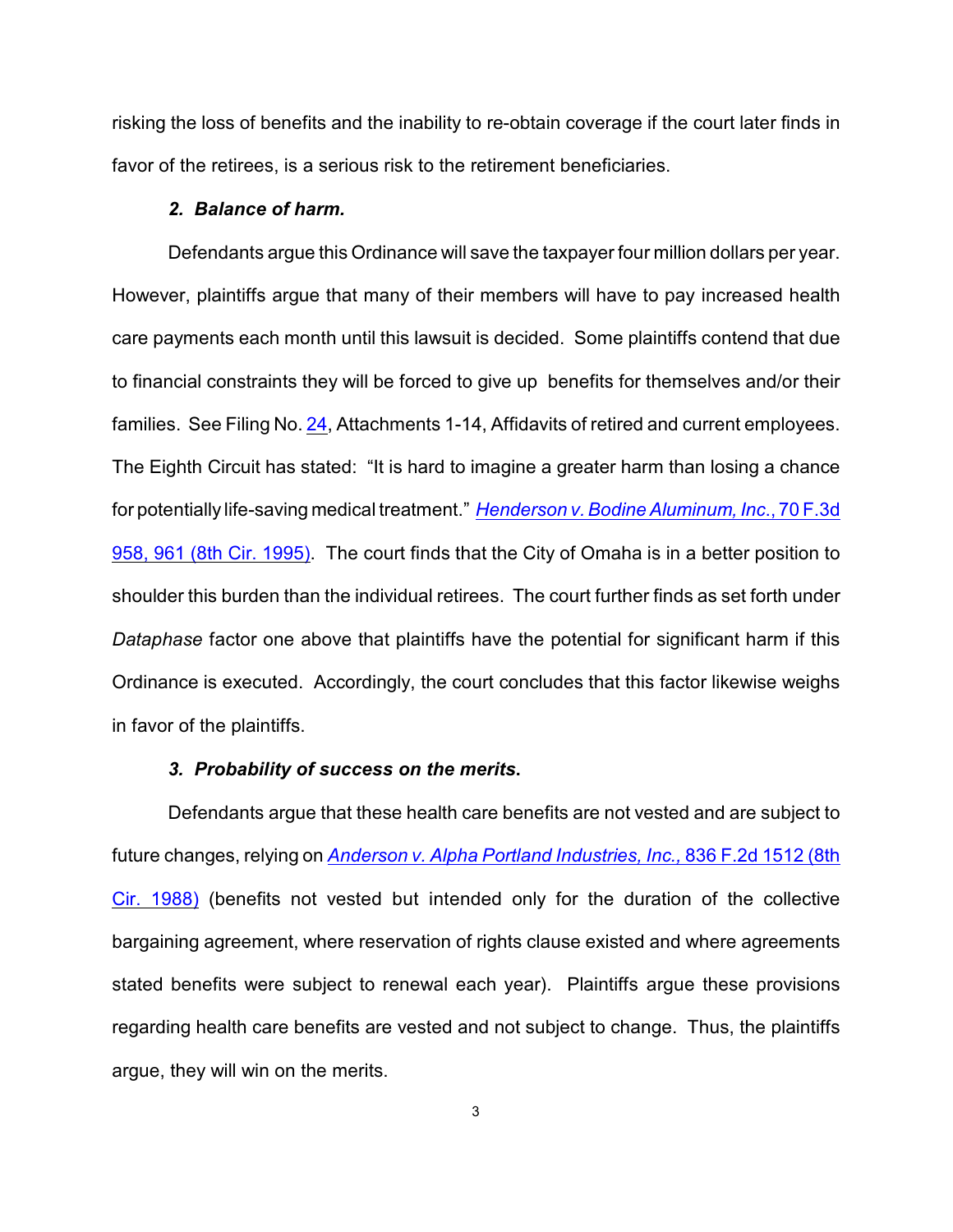The parties offered excerpts from the respective collective bargaining agreements in effect when the various employees retired. The court found no limiting language or reservation of rights in any of these CBAs. It is clear from the pattern and practice of the parties that the CBA required payment of premiums consistent with the CBA in effect at the time of the employee's retirement.

The Eighth Circuit in a case very similar to the one before this court recently stated:

Defendants maintain that this provision does not obligate the City to pay retiree health benefits because "retirement coverage" was not defined in the CBA. Labor laws, however, "do not require all the details of particular practices to be worked out in advance." *[Consol. Rail Corp. v. Ry. Labor](http://www.westlaw.com/find/default.wl?rs=CLWP3.0&vr=2.0&cite=491+U.S.+299) Executives' Ass'n,* [491 U.S. 299, 318, 109 S. Ct. 2477, 105 L. Ed.2d 250](http://www.westlaw.com/find/default.wl?rs=CLWP3.0&vr=2.0&cite=491+U.S.+299) [\(1989\)](http://www.westlaw.com/find/default.wl?rs=CLWP3.0&vr=2.0&cite=491+U.S.+299). Rather, it is "well established that the parties' practice, usage and custom is of significance in interpreting their agreement." *Id*. at 311, 109 S. Ct. 2477. Since 1996, CBAs between the City and the Union have contained similar "retirement coverage" language, which the City has interpreted to mean that it pays retiree health insurance premiums. (See Appellant Supplemental App. at 224.) Indeed, City Council minutes demonstrate that the City began paying retiree premiums as early as 1989. (See *id*. at 295, [109 S. Ct. 2477](http://www.westlaw.com/find/default.wl?rs=CLWP3.0&vr=2.0&cite=109+S.Ct.+2477).) Therefore, the absence of a specific explanation of "retirement coverage" does not undermine plaintiffs' claim that the CBA calls for City payment of health insurance premiums. We find that the CBA language interpreted in the light of the City's past practice reflects an agreement to pay retiree health insurance premiums.

*[American Federation of State, County and Municipal Employees, Local 2957 v. City of](http://www.westlaw.com/find/default.wl?rs=CLWP3.0&vr=2.0&cite=513+F.3d+874)*

*Benton, Arkansas*[, 513 F.3d 874, 879-80 \(8th Cir. 2008\)](http://www.westlaw.com/find/default.wl?rs=CLWP3.0&vr=2.0&cite=513+F.3d+874) (union sued to enjoin City of

Benton from unilaterally terminating agreements to pay retiree health care insurance

premiums). The court finds that *Benton* is applicable to this case.

With regard to the issue of vesting as argued by all parties, the *Benton* court stated:

Retiree health benefits will survive the expiration of a CBA if they vest before the agreement expired. *See Crown Cork & Seal Co. v. Int'l [Ass'n of](http://www.westlaw.com/find/default.wl?rs=CLWP3.0&vr=2.0&cite=501+F.3d+912) [Machinists & Aerospace Workers,](http://www.westlaw.com/find/default.wl?rs=CLWP3.0&vr=2.0&cite=501+F.3d+912)* 501 F.3d 912, 919 (8th Cir.2007). Such benefits fail to vest if limited by a clause "expressly limiting the duration of the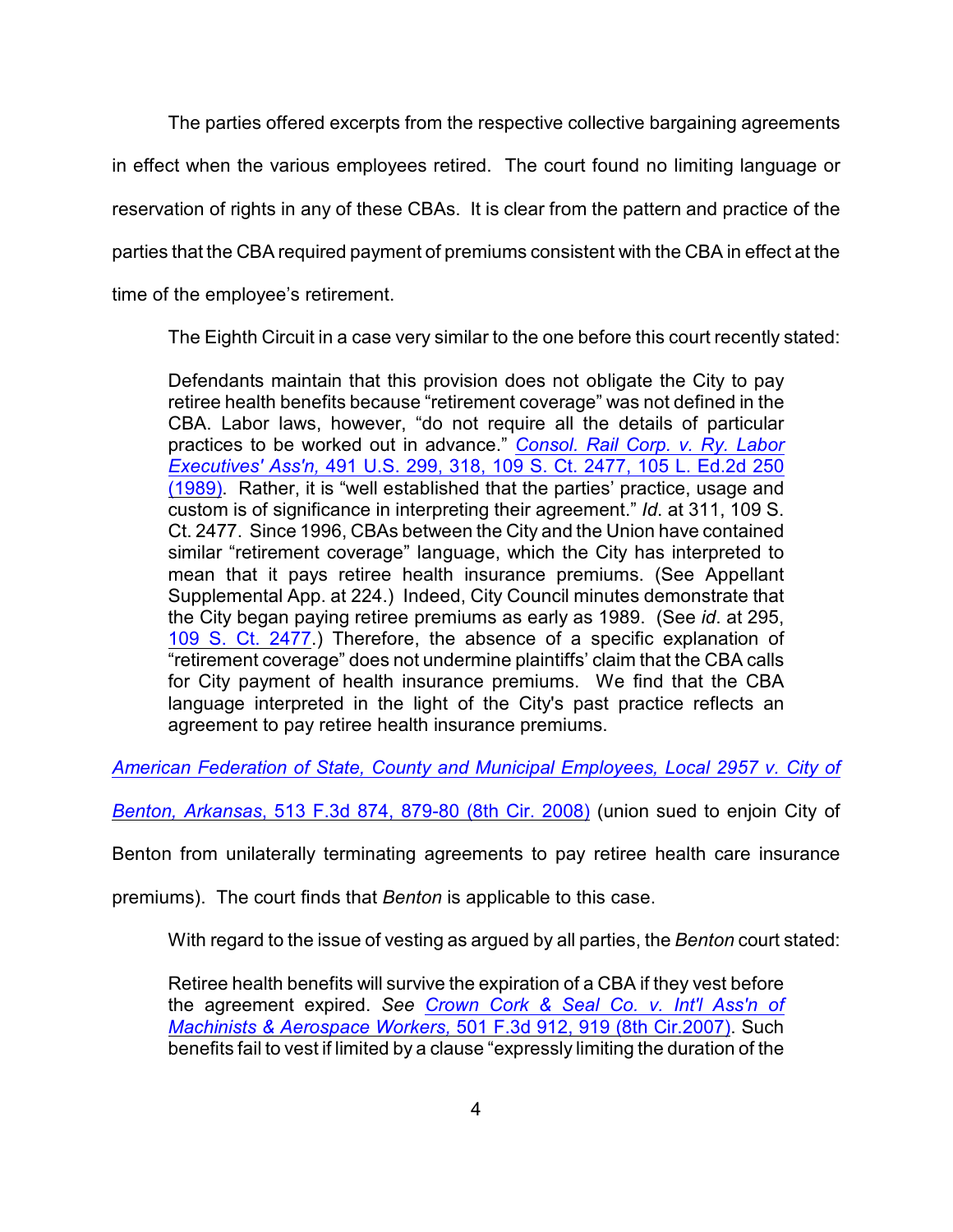retirement health benefits . . . to the duration of the Master Agreement," *John Morrell & Co. v. United Food [& Commercial Workers Int'l Union,](http://www.westlaw.com/find/default.wl?rs=CLWP3.0&vr=2.0&cite=37+F.3d+1302)* 37 [F.3d 1302, 1307 \(8th Cir.1994\)](http://www.westlaw.com/find/default.wl?rs=CLWP3.0&vr=2.0&cite=37+F.3d+1302), or if the agreement contains a blanket reservation of rights to an employer to unilaterally modify or terminate the retiree health plans. *See Crown Cork,* [501 F.3d at 918](http://www.westlaw.com/find/default.wl?rs=CLWP3.0&vr=2.0&cite=501+F.3d+918). The CBA contains neither of these limitations; moreover, defendants offer no law to support their excessive remedy claim."

#### *Benton*[, 513 F.3d at 883](http://www.westlaw.com/find/default.wl?rs=CLWP3.0&vr=2.0&cite=513+F.3d+883) .

Based on the facts, the evidence presented to date, and the *Benson* case, the court finds the plaintiffs are likely to prevail at trial. The instant CBAs clearly provide for health insurance coverage substantially similar to that which was provided in the CBA at the time of an employee's retirement. The firefighters' CBAs, beginning in 1979, provided that the cost of the benefit was paid entirely by the City of Omaha. This provision was substantively continued in each successive CBA through January 1, 2009. Beginning in January 2009, employees and retirees had to pay an amount equal to 4% of a COBRA equivalency premium for family coverage. Filing No. [24](http://ecf.ned.uscourts.gov/doc1/11302023922), Attach. 1, Affidavit ("Aff.") of Scott Muschall, retiree of the City of Omaha Fire Department. Similar provisions exist for the retirees of the Omaha Police Department. See Filing No. [24](http://ecf.ned.uscourts.gov/doc1/11302023922), Attach. 2, Aff. of John Francavilla, Omaha Police Officer and Secretary of the Omaha Police Officers Association, of the Omaha Police Department. Likewise, similar language exists for the Omaha Civilian Employees Association. *See* Filing No. [24](http://ecf.ned.uscourts.gov/doc1/11302023922), Attach. 3, Aff. of Kevin Brown, employee of the City of Omaha and President of the Omaha Civilian Employees Association.

When the court looks to the past practice between the parties, the practice unequivocally demonstrates the parties understood the CBA in effect at the time of retirement applies to the health insurance coverage and the premium share. There has been no variance in that practice for over twenty years and in some cases thirty years. The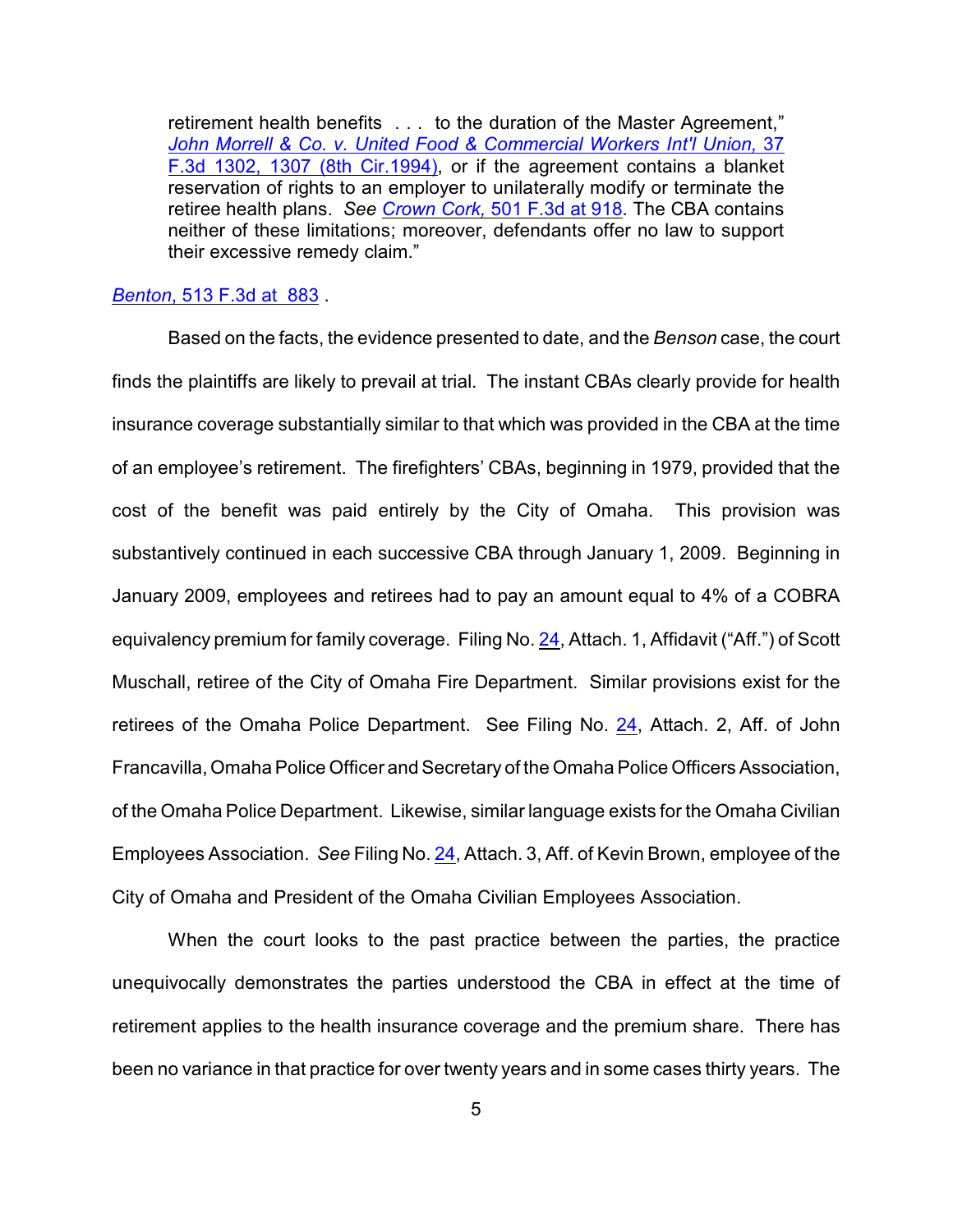City has not demonstrated a dire state interest that would permit it to abrogate this contract. The testimony and evidence showed the City has significant budget issues for the years 2010 and 2011. However, based on the evidence presented to this court, the City's budget issues are not so significant that it would justify a unilateral change in coverage as set forth by the ordinance in question in this lawsuit. In addition, there is no reservation-of-rights clause which would allow the defendants to make the proposed unilateral change. There has never been a bargained retroactive change in benefits, only prospective changes. Unilateral changes have never been part of the course of conduct under these collective bargaining agreements. Accordingly, the court finds the plaintiffs are likely to prevail on the merits of this action.

## *4. Public interest.*

 The plaintiff's argue that it is in the public interest to require the City to honor negotiated and valid CBA agreements. The City of Omaha argues that this Ordinance will save taxpayers four million dollars a year.

City Finance Director, Pam Spaccrotella, C.P.A., testified that the City of Omaha projects a fiscal deficit in 2010 of 12.3 million dollars and 21 million dollars in 2011. She conceded that the City could increase property taxes, decrease spending or a combination of both in order to solve the projected fiscal deficit.

Dr. John Bartle, Ph.D., testified on behalf of the plaintiffs. Dr. Bartle works as a professor at the University of Nebraska-Omaha. He has conducted studies regarding the finances of a number of different cities and, more particularly, the City of Omaha, Nebraska. He testified that the City of Omaha could not increase the sales tax to assist with the budget shortfall, but the City has not reached its limit on property taxes. He has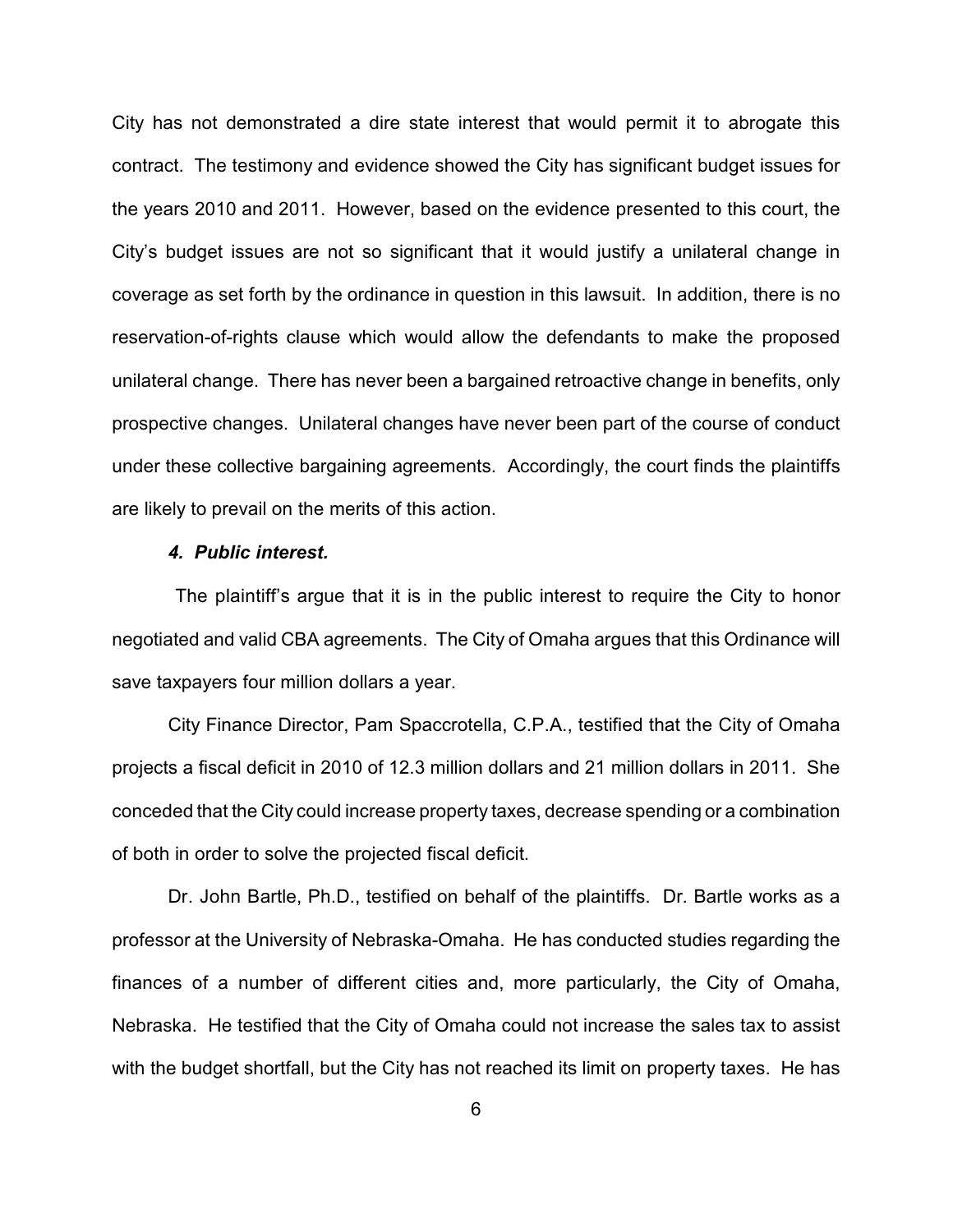determined that the property tax for Omaha is average when compared to other cities of similar sizes and that the City of Omaha could find other revenue possibilities to pay these retirement benefits. Neither financial expert testified that the City was nearing bankruptcy nor on the verge of defaulting on its obligations.

Anne Yarick testified that she meets with employees when they are planning to retire. She has been with the City of Omaha for sixteen years and is the pension/health benefits coordinator. She used the Omaha Municipal Code, union contracts, and past practices to advise retirees of their benefits. Ms. Yarick admitted that employees rely on the fact that their premiums will remain the same during retirement. She also knew that employees based their retirement decisions on these discussions. She created checklists regarding health benefits that she knew the employees relied on in making their determinations. She told employees that they would have coverage at no cost or a certain percentage of the cost, as provided for in the collective bargaining agreement in existence at the time of retirement. She did this, for example, with regard to Michael Brookover. Filing No. [24](http://ecf.ned.uscourts.gov/doc1/11302023922), Attach. 11, Aff. of Michael Brookover. Further, she testified that employees were told that their rate was locked in for retirement. *See also* Filing No. [24](http://ecf.ned.uscourts.gov/doc1/11302023922), Attach. 1, Ex. A, ¶ 5 (wherein affiant Scott Muschall testifies that he was told his health premium would remain the same in retirement); and Attach. 5, Aff. of Terry Leahy (percentage of health insurance remains constant). Mike Brookover indicated in his affidavit that he believed he would have no changes to the percentage he paid for health insurance premiums. Filing No. [24](http://ecf.ned.uscourts.gov/doc1/11302023922), Attach. 11, Aff. of Mike Brookover. See also Filing No. [24](http://ecf.ned.uscourts.gov/doc1/11302023922), Attachments 9, 11, 12 and 14 (affidavits of retirees who relied on the contract in existence at the time of retirement setting the percentage rate for health insurance premiums). Jane Alexander,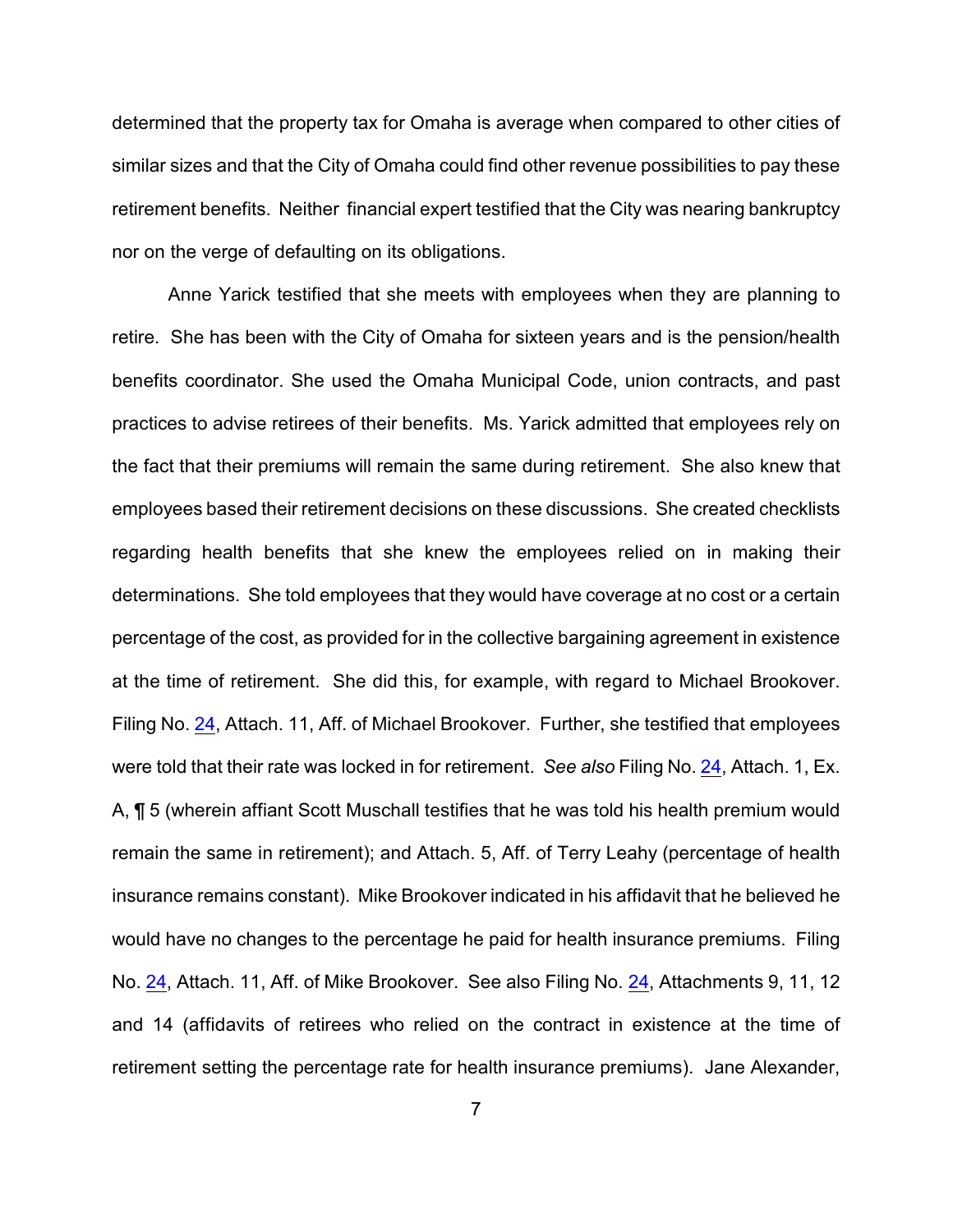an Omaha Civil employee, stated that if this Ordinance goes into effect, she will be unable

to retire in July 2010 (she has 29 years of service) as she has planned to do for a number

of years. Filing No. [24](http://ecf.ned.uscourts.gov/doc1/11302023922), Attach. 4, Aff. of Jane Alexander, ¶ 12.

Again, the court in *Benton* addressed this issue:

The district court also found that the City had not demonstrated a significant economic interest to justify its actions. Although economic concerns can give rise to the City's legitimate use of the police power, such concerns must be related to "unprecedented emergencies," such as mass foreclosures caused by the Great Depression. *[Allied Structural Steel Co. v. Spannaus,](http://www.westlaw.com/find/default.wl?rs=CLWP3.0&vr=2.0&cite=438+U.S.+234)* [438 U.S. 234, 242, 98 S. Ct. 2716, 57 L. Ed.2d 727 \(1978\)](http://www.westlaw.com/find/default.wl?rs=CLWP3.0&vr=2.0&cite=438+U.S.+234). Further, to survive a challenge under the Contract Clause, any law addressing such concerns must deal with a broad, generalized economic or social problem. Cf. *Blaisdell*[, 290 U.S. at 445, 54 S. Ct. 231](http://www.westlaw.com/find/default.wl?rs=CLWP3.0&vr=2.0&cite=290+U.S.+445). Here, although defendants offered testimony of Alderman Allen to suggest that the 2003 resolution was a matter of economic necessity, they never demonstrated that the City faced the "unprecedented emergency" required to justify the abrogation of the CBA. Nor do the minutes of the October 2003 meeting at which the resolution was passed reveal any discussion of budgetary concerns or a broad economic problem prompting action. (See Supplemental App. at 296.) For these reasons, the City's action was not a legitimate exercise of the police power.

# *Benton*[, 513 F.3d at 882](http://www.westlaw.com/find/default.wl?rs=CLWP3.0&vr=2.0&cite=513+F.3d+882).

The court agrees with the plaintiffs. It is in the public interest to uphold contracts made between the citizens of Nebraska and its public officials. It is in the public interest to support the collective bargaining process and the resulting agreements. The City of Omaha and the Omaha City Council cannot chip away at the rights negotiated by all of the parties, absent unusual and extenuating circumstances.The evidence produced does not persuade the court that the City is in an "unprecedented emergency."The Contract Clause of the United States Constitution provides that no state shall "pass any Law impairing the Obligation of Contracts." U.S. Const. art. I, § 10, cl. 1. The action of the Omaha City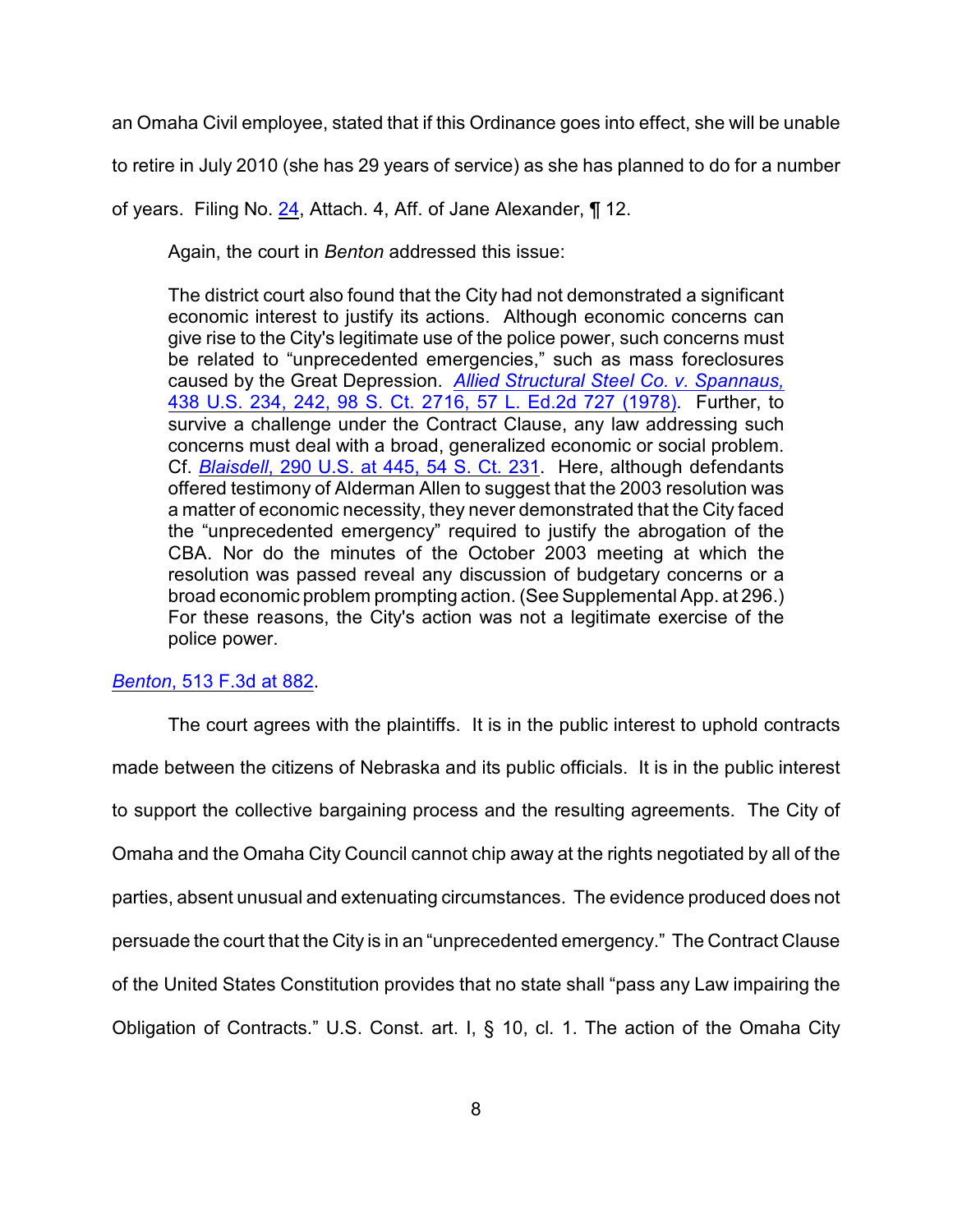Council in passing the Ordinance likely results in a violation of the federal constitutional right to contract. This action also likely constitutes an unlawful taking, contrary to the plaintiffs' rights under the Fifth Amendment of the United States Constitution, which states that private property shall not be taken for public use without just compensation.

While it is always in the interest of the public to not increase taxes, the court finds the sanctity of the contractual relationships between the parties is of greater interest to the public unless there is an unprecedented emergency. The court preliminarily finds there is clearly a contract between the parties, and the Ordinance impairs that contractual relationship, and the impairment is substantial. *See [Gen. Motors Corp. v. Romein](http://www.westlaw.com/find/default.wl?rs=CLWP3.0&vr=2.0&cite=503+U.S.+181)*, 503 [U.S. 181, 186 \(1992\)](http://www.westlaw.com/find/default.wl?rs=CLWP3.0&vr=2.0&cite=503+U.S.+181) and *Equip. Mfrs. Inst. v. Janklow*[, 300 F.3d 842, 850 \(8th Cir. 2002\)](http://www.westlaw.com/find/default.wl?rs=CLWP3.0&vr=2.0&cite=300+F.3d+842) (setting forth tests to determine impairments to contracts). The court further preliminarily finds that the alleged legitimate public purpose for the Ordinance, saving taxpayer dollars and meeting budget shortfalls, does not justify the actions taken given that there are in fact other more moderate measures that can be taken. Forthe purpose of determining whether the court should enter a preliminary injunction, the court finds that the public interest factor weighs in favor of the plaintiffs.

Accordingly, the court finds the injunction should enter. Likewise, the court finds the plaintiffs should post a bond. The parties produced testimony at the hearing that the Ordinance would save the City of Omaha approximately \$4,000,000 per year, which includes administrative savings of \$73,000 and reduced insurance administrative fees of \$419,400. The saved annual premiums, therefore, amount to \$3,107,600 or approximately \$259,000 per month. The total administrative savings of \$492,000 will be realized by the City regardless of when the ordinance becomes operative. However, the increased cost